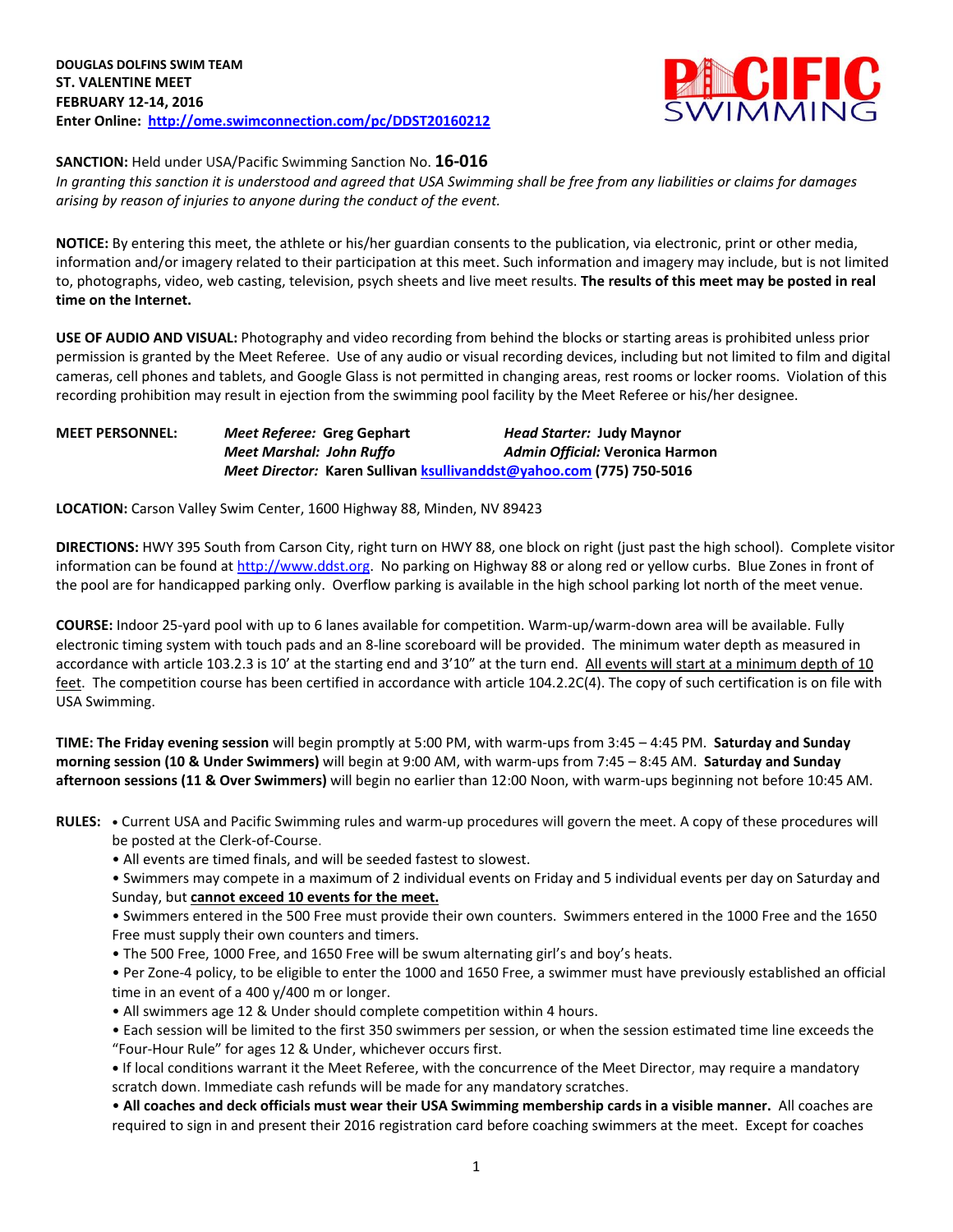accompanying athletes participating under the provisions of 202.6 or USA Swimming's "open border" policy, all persons acting in any coaching capacity must show proof of current USA Swimming coach membership.

**ATTENTION HIGH SCHOOL SWIMMERS:** If you are a high school swimmer in season, you need to be Unattached from this meet. It is the swimmers responsibility to be Unattached from this meet. You can un-attach at the meet if necessary. This does not apply to swimmers swimming under the rules of the Nevada Interscholastic Activities Association (NIAA).

**UNACCOMPANIED SWIMMERS:** Any USA-S athlete-member competing at the meet must be accompanied by a USA Swimming member-coach for the purposes of athlete supervision during warm-up, competition and warm-down. If a coach-member of the athlete's USA-S Club does not attend the meet to serve in said supervisory capacity, it is the responsibility of the swimmer or the swimmer's legal guardian to arrange for supervision by a USA-S member-coach. The Meet Director or Meet Referee may assist the swimmer in making arrangements for such supervision; however, it is recommended that such arrangements be made in advance of the meet by the athlete's USA-S Club Member-Coach.

**RACING STARTS:** Swimmers must be certified by a USA-S member-coach as being proficient in performing a racing start, or must start the race in the water. It is the responsibility of the swimmer or the swimmer's legal guardian to ensure compliance with this requirement.

**RESTRICTIONS:** • Smoking and the use of other tobacco products is prohibited on the pool deck, in the locker rooms, in spectator

- seating, on standing areas and in all areas used by swimmers, during the meet and during warm-up periods.
- Sale and use of alcoholic beverages is prohibited in all areas of the meet venue.
- No glass containers are allowed in the meet venue.
- No propane heater is permitted except for snack bar/meet operations.
- No animals in any area of the meet venue.
- Only timer and coach shelters will be allowed on deck. All shelters must be properly secured.
- Changing into or out of swimsuits other than in locker rooms or other designated areas is prohibited.

• Destructive devices, to include but not limited to, explosive devices and equipment, firearms (open or concealed), blades, knives, mace, stun guns and blunt objects are strictly prohibited in the swimming facility and its surrounding areas. If observed, the Meet Referee or his/her designee may ask that these devices be stored safely away from the public or removed from the facility. Noncompliance may result in the reporting to law enforcement authorities and ejection from the facility. Law enforcement officers (LEO) are exempt per applicable laws.

**ELIGIBILITY:** • Swimmers must be current members of USA-S and enter their name and registration number on the meet entry card as they are shown on their Registration Card. If this is not done, it may be difficult to match the swimmer with the registration and times database. The meet host will check all swimmer registrations against the SWIMS database and if not found to be registered, the Meet Director shall accept the registration at the meet (a \$10 surcharge will be added to the regular registration fee). Duplicate registrations will be refunded by mail.

• Entries with **"No Time" will be ACCEPTED (Exception: 1000 and 1650 freestyles. See Rules)**

• Entry times submitted for this meet will be checked against a computer database and may be changed in accordance with Pacific Swimming Entry Time Verification Procedures.

- Disabled swimmers are welcome to attend this meet and should contact the Meet Director or Meet Referee regarding any special accommodations on entry times and seeding per Pacific Swimming policy.
- Swimmers 19 years of age and older may swim with the oldest age group of an event, but will not receive awards, score points, or place.
- The swimmer's age will be the age of the swimmer on the first day of the meet.

**ENTRIES:** Entries must be submitted using the swimmer's best short-course yards time for each event. **NO LATE ENTRIES WILL BE ACCEPTED. NO DECK ENTRIES OR ENTRY CHANGES WILL BE ALLOWED. NO REFUNDS** will be given except in the case of mandatory scratch-down.

**ENTRY FEES:** \$4.00 per event plus a \$9.00 participation fee per swimmer. Entries will be rejected if payment is not sent at time of request.

**ONLINE ENTRIES:** To enter online go to **<http://ome.swimconnection.com/pc/DDST20160212>** to receive an immediate entry confirmation. This method requires payment by credit card. Swim Connection, LLC charges a processing fee for this service, equal to \$1 per swimmer plus 5% of the total Entry Fees. Please note that the processing fee is a separate fee from the Entry Fees. If you do not wish to pay the processing fee, enter the meet using a mail entry. **Entering online is a convenience, is completely voluntary,**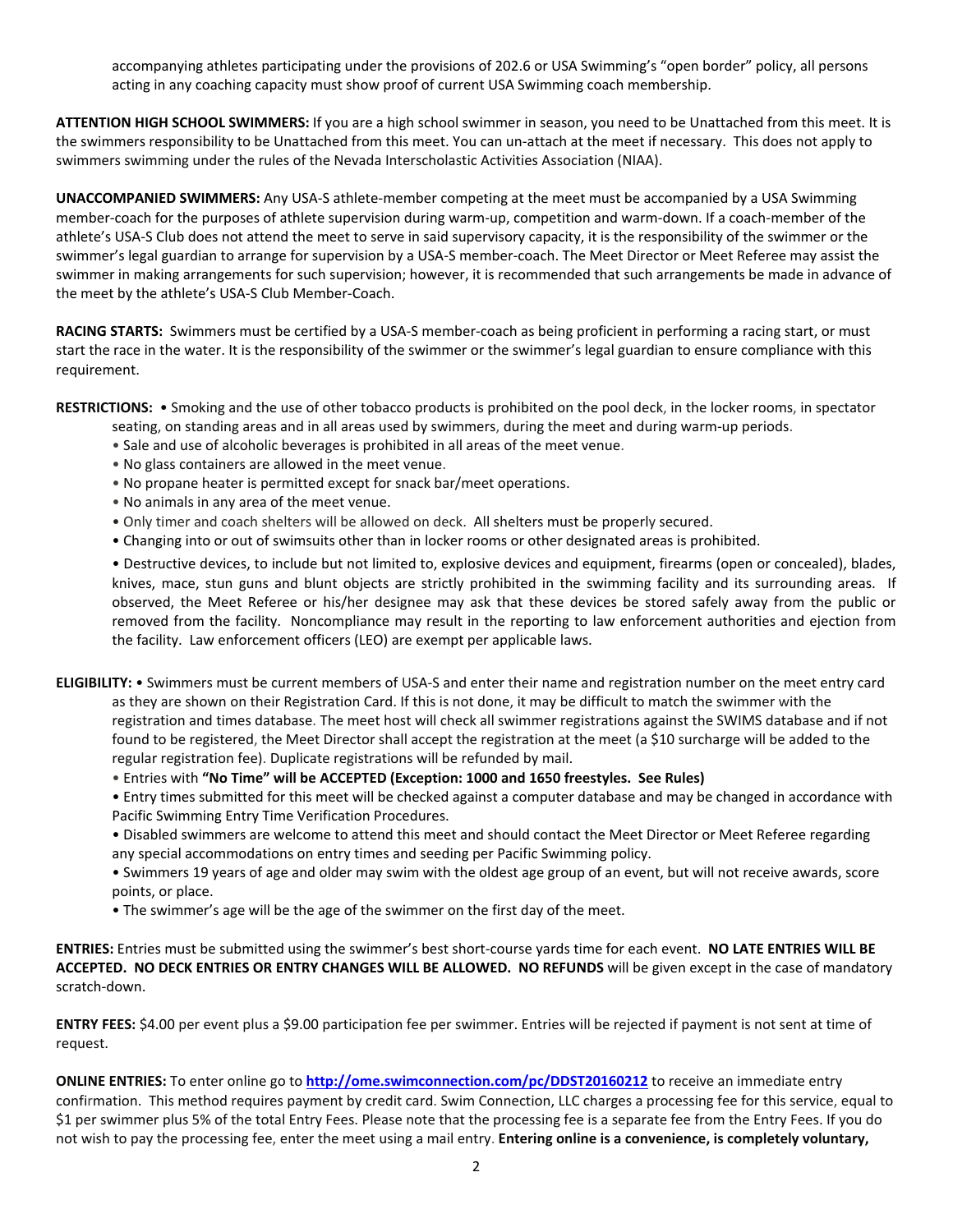**and is in no way required or expected of a swimmer by Pacific Swimming.** Online entries will be accepted through 11:59 PM, **Wednesday, February 3rd, 2016, or when session estimated timelines exceed 4 hours.**

**TEAMUNIFY ENTRIES:** Any entries submitted via TeamUnify must first be both committed and approved by **11:59 PM Wednesday, February 3rd, 2016** or when session estimated timelines exceeds 4 hours. Entries that are not committed and approved in TeamUnify are incomplete and shall not be accepted after a session closes.

**MAILED OR HAND DELIVERED ENTRIES**: Entries must be on the attached consolidated entry form. Forms must be filled out completely and printed clearly with swimmers best time. Entries must be postmarked by midnight, **Monday, February 1st, 2016** or hand delivered to a DDST coach by 5:00 p.m. **Wednesday, February 3rd, 2016.** If a session timeline exceeds 4 hours, and is closed early, entries must be postmarked of hand delivered to a DDST coach by the session close date. No late entries will be accepted. Requests for confirmation of receipt of entries should include a self-addressed envelope.

## **Make check payable to**: **DDST or Douglas Dolfins Swim Team**

| Mail entries to: Douglas Dolfins Swim Team | <b>Hand Deliver Entries to: Douglas Dolfins Coach</b> |
|--------------------------------------------|-------------------------------------------------------|
| <b>Meet Entries Chair</b>                  | <b>Carson Valley Swim Center</b>                      |
| 963 Topsy Lane                             | 1600 Highway 88                                       |
| Suite 306-166                              | <b>Minden. NV 89423</b>                               |
| Carson City, NV 89705                      |                                                       |

**CHECK-IN:** The meet will be deck seeded. Swimmers must check-in at the Clerk-of-Course. No event shall be closed more than 30 minutes before the scheduled start of the session. Close of check-in for all individual events shall be no more than 60 minutes before the estimated time of the start of the first heat of the event. **Swimmers who do not check in will not be seeded and will not be allowed to compete in that event.**

**SCRATCHES:** Any swimmer not reporting for or competing in an individual timed final event shall not be penalized. Swimmers who must withdraw from an event after it is seeded are requested to inform the referee immediately.

**SCORING:** Each event will be scored 1<sup>st</sup> through 12<sup>th</sup> place for each age group using the following points: 16, 13, 12, 11, 10, 9, 7, 5, 4, 3, 2, 1

AWARDS: Ribbons 1<sup>st</sup> – 12<sup>th</sup> place in each event. 8 & Under events will be awarded as 6 & Under and 7-8. 11 & Up events will be awarded as 11-12, 13-14, and 15-18. 13 & Up events will be awarded as 13-14 and 15-18. Individual High-Point and Runner-up trophies will be awarded for 6 & Under, 7-8, 9-10, 11-12, 13-14, and 15-18 age groups. Swimmers 19 years of age and older will not receive awards.

**ADMISSION:** Free. A three-day program will be available for purchase.

**HOSPITALITY:** A snack bar will be available throughout the competition. Limited hospitality will be offered to officials, coaches, and timers.

**MINIMUM OFFICIALS:** All available USA Swimming member certified officials are welcomed and encouraged to work at this meet. As the number of certified officials allows, interested parents/trainees are also welcome to shadow working officials for education and/or mentoring. **Participating clubs are requested to provide at least the following number of certified and carded officials for each session:**

| Club swimmers entered in session | Trained and carded officials requested |
|----------------------------------|----------------------------------------|
| $1 - 10$                         |                                        |
| $11 - 25$                        |                                        |
| 26-50                            |                                        |
| $51 - 75$                        |                                        |
| 76-100                           |                                        |
| 101 or more                      |                                        |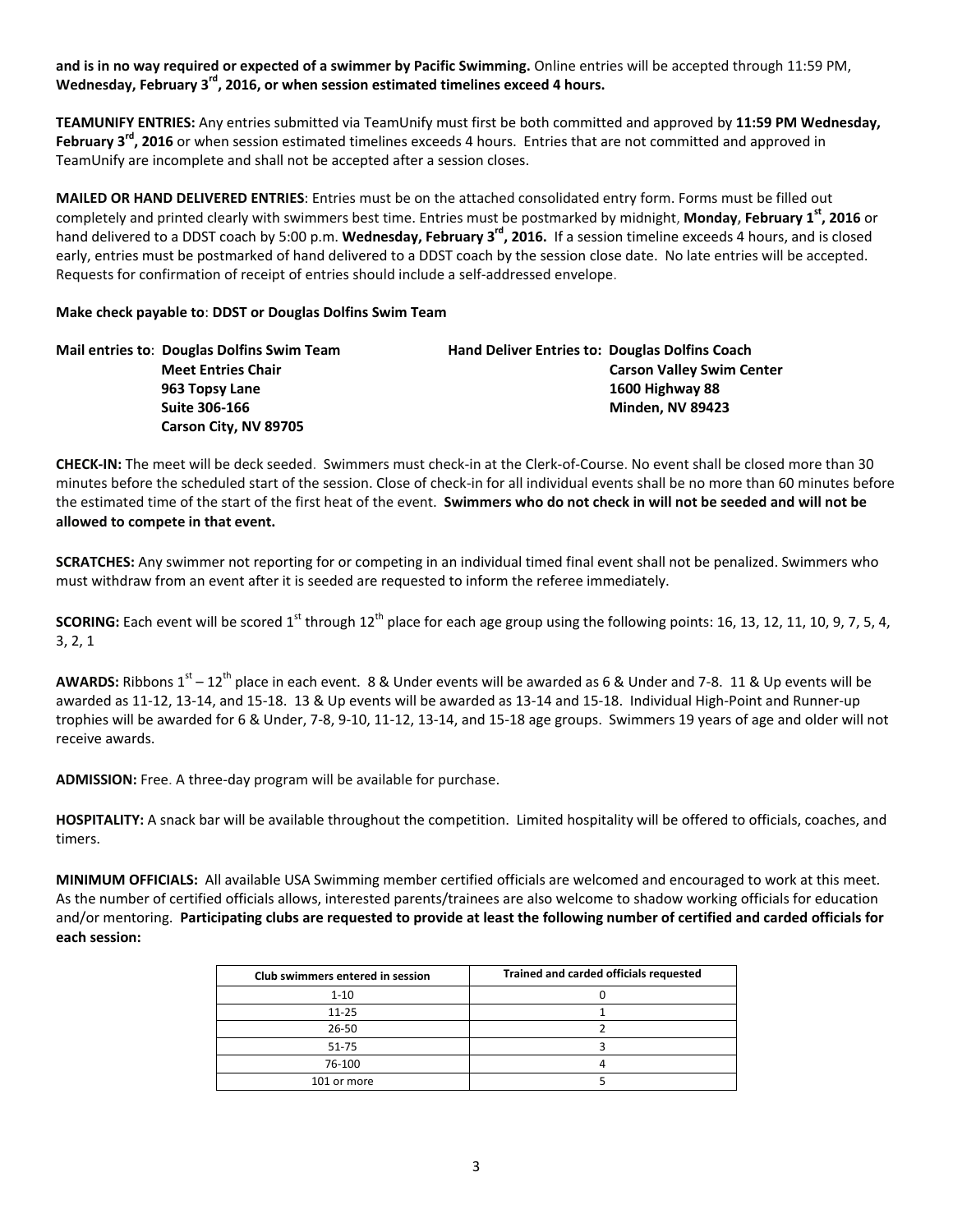#### **EVENT SUMMARY:**

| <b>FRIDAY</b> |           | <b>SATURDAY</b>   |              |              | <b>SUNDAY</b> |                   |        |          |              |               |
|---------------|-----------|-------------------|--------------|--------------|---------------|-------------------|--------|----------|--------------|---------------|
| $9 - 10$      | $11 - 12$ | <b>13 &amp; O</b> | 8 & U        | $9 - 10$     | $11 - 12$     | <b>13 &amp; O</b> | 8 & U  | $9 - 10$ | $11 - 12$    | 13 & O        |
| 200 IM        | 400 IM    | 400 IM            | 100 IM       | 100 IM       | 100 IM        | 200 FR            | 100 FR | 200 FR   | 200 IM       | 200 IM        |
|               | 500 FR    | 500 FR            | <b>50 BK</b> | <b>50 BK</b> | 200 FR        | 100 BK            | 25 BK  | 100 BK   | 200 BK       | 200 BK        |
|               |           |                   | 25 BR        | 100 BR       | 100 BK        | 200 BR            | 25 FL  | 100 FL   | <b>50 BK</b> | <b>100 FR</b> |
|               |           |                   | 50 FL        | 50 FL        | 200 BR        | 100 FL            | 50 BR  | 50 BR    | 100 FR       | 200 FL        |
|               |           |                   | 25 FR        | 100 FR       | 50 BR         | <b>50 FR</b>      | 50 FR  | 50 FR    | 200 FL       | 100 BR        |
|               |           |                   |              |              | 100 FL        | 1000 FR           |        |          | 50 FL        | 1650 FR       |
|               |           |                   |              |              | <b>50 FR</b>  |                   |        |          | 100 BR       |               |
|               |           |                   |              |              | 1000 FR       |                   |        |          | 1650 FR      |               |

## **ORDER OF EVENTS**

| Girls # | Friday, February 12, 2016 | Boys # |
|---------|---------------------------|--------|
|         | 11 & O 400 IM             |        |
|         | $9 - 10200$ IM            |        |
|         | 11 & O 500 Free           |        |

| Girls # | Saturday, February 13, 2016<br><b>AM SESSION</b><br>(10 & UNDER SWIMMERS) | Boys # |
|---------|---------------------------------------------------------------------------|--------|
| 7       | $9 - 10100$ IM                                                            | 8      |
| 9       | 8 & U 100 IM                                                              | 10     |
| 11      | $9 - 1050$ BACK                                                           | 12     |
| 13      | 8 & U 50 BACK                                                             | 14     |
| 15      | $9 - 10100$ BREAST                                                        | 16     |
| 17      | 8 & U 25 BREAST                                                           | 18     |
| 19      | $9 - 1050$ FLY                                                            | 20     |
| 21      | 8 & U 50 FLY                                                              | 22     |
| 23      | $9 - 10100$ FREE                                                          | 24     |
| 25      | 8 & U 25 FREE                                                             | 26     |
|         |                                                                           |        |

| Saturday, February 13, 2016<br>Girls #<br><b>PM SESSION</b><br>(11 & OVER SWIMMERS) |                     | Boys # |
|-------------------------------------------------------------------------------------|---------------------|--------|
| 27                                                                                  | $11 - 12100$ IM     | 28     |
| 29                                                                                  | 13 & O 200 FREE     | 30     |
| 31                                                                                  | $11 - 12$ 200 FREE  | 32     |
| 33                                                                                  | 13 & O 100 BACK     | 34     |
| 35                                                                                  | 11-12 100 BACK      | 36     |
| 37                                                                                  | 11 & O 200 BREAST   | 38     |
| 39                                                                                  | 11-12 50 BREAST     | 40     |
| 41                                                                                  | 13 & O 100 FLY      | 42     |
| 43                                                                                  | 11-12 100 FLY       | 44     |
| 45                                                                                  | 13 & O 50 FREE      | 46     |
| 47                                                                                  | $11 - 1250$ FREE    | 48     |
| 49                                                                                  | 11 & O 1000 FREE*** | 50     |

| Girls # | Sunday, February 14, 2016<br><b>PM SESSION</b><br>(10 & UNDER SWIMMERS) | Boys # |
|---------|-------------------------------------------------------------------------|--------|
| 51      | $9 - 10200$ FREE                                                        | 52     |
| 53      | 8 & U 100 FREE                                                          | 54     |
| 55      | $9 - 10100$ BACK                                                        | 56     |
| 57      | 8 & U 25 BACK                                                           | 58     |
| 59      | $9 - 10100$ FLY                                                         | 60     |
| 61      | 8 & U 25 FLY                                                            | 62     |
| 63      | $9 - 1050$ BREAST                                                       | 64     |
| 65      | 8 & U 50 BREAST                                                         | 66     |
| 67      | $9 - 1050$ FREE                                                         | 68     |
| 69      | 8 & U 50 FREE                                                           | 70     |

| Girls # | Sunday, February 14, 2016<br><b>PM SESSION</b><br>(11 & OVER SWIMMERS) | Boys # |
|---------|------------------------------------------------------------------------|--------|
| 71      | 13 & O 200 IM                                                          | 72     |
| 73      | $11 - 12200$ IM                                                        | 74     |
| 75      | 11 & O 200 BACK                                                        | 76     |
| 77      | $11 - 1250$ BACK                                                       | 78     |
| 79      | 13 & O 100 FREE                                                        | 80     |
| 81      | $11 - 12$ 100 FREE                                                     | 82     |
| 83      | 11 & O 200 FLY                                                         | 84     |
| 85      | $11 - 1250$ FLY                                                        | 86     |
| 87      | 13 & O 100 BREAST                                                      | 88     |
| 89      | 11-12 100 BREAST                                                       | 90     |
| 91      | 11 & O 1650 FREE***                                                    | 92     |

**\*\*\*Per Zone 4 Policy, to be eligible to enter the 1000 Freestyle and 1650 Freestyle, a swimmer must have previously established an official time in a freestyle event of 400y/400m or longer.**